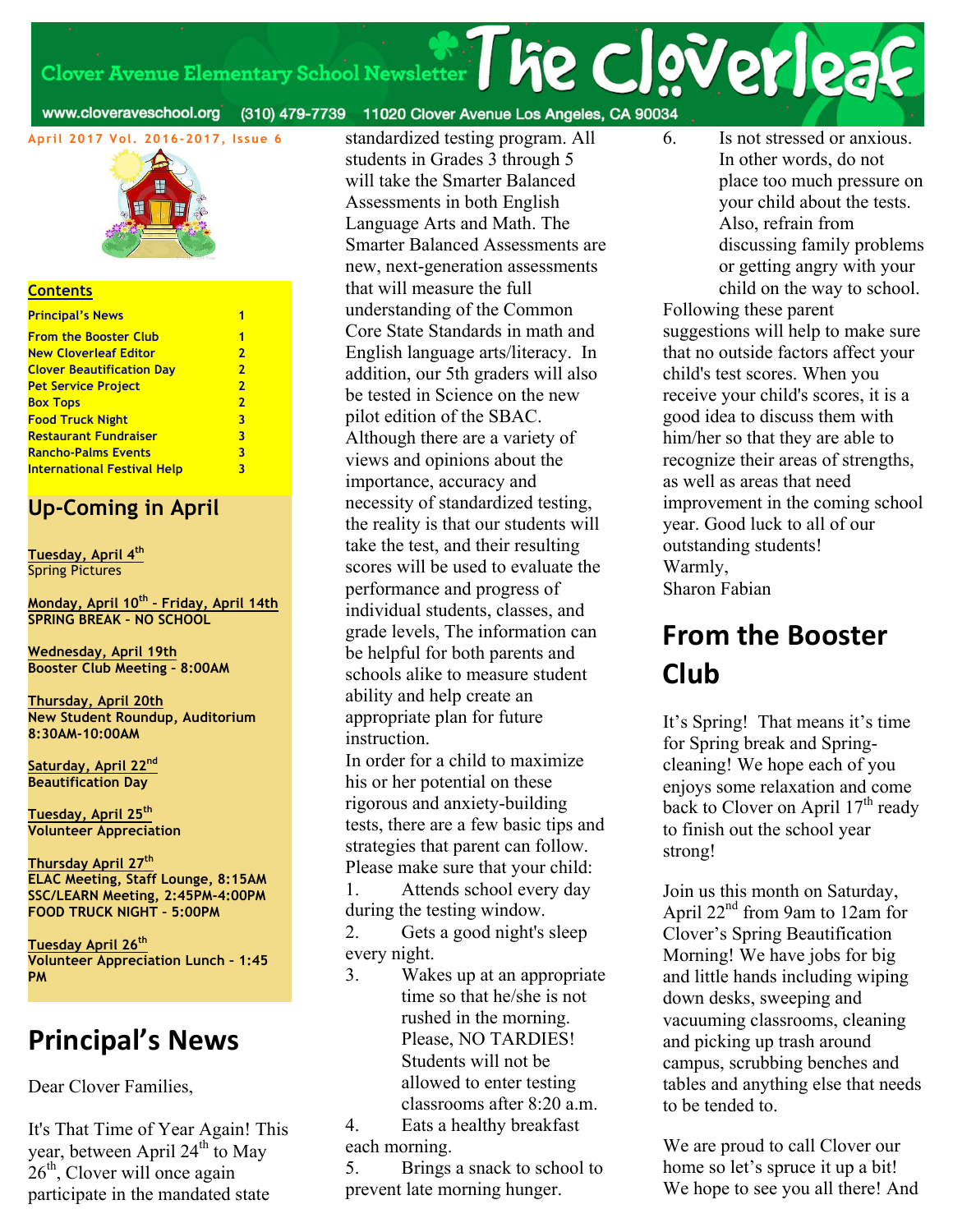as an added bonus we'll have eWaste drop off that morning in front of campus.

I want to thank each of you who took time out of your busy schedules this school year to volunteer at Clover! Whether it was in the classroom, at one of our fundraisers or taking on a role in Booster, it is all much needed and very much appreciated by the whole Clover community. Without volunteers we wouldn't have a Booster club and without Booster we wouldn't have so many of the programs we love!

In Booster, we are starting to plan for next school year. We are discussing budget and next year's calendar at our April 19<sup>th</sup> Booster meeting. I really do hope to see some new faces to have this exciting discussion. We have *many* open roles inside of Booster next school year. Some small and some large, ALL important! Each year we lose volunteers as they graduate, and we need our new families to come in and take on those roles!

And don't forget what's coming next month, our ever-popular **International Festival on Friday, May 5th**. For now save the date and look for more information coming your way!

As always, you can find all of this information and more on our website cloveraveschool.org.

Thank you for your support! The Clover Booster Club

### **We Need a New Cloverleaf Editor!**



Want to exercise your journalistic side while being creative? We are in need of a new Cloverleaf editor for the 2017-2018 school year. Only need to know Microsoft Word to bang these out. Interested? Please contact Kiesha McCorry: kemccorry@gmail.com to learn more.

### **Clover Avenue Elementary Beautification Day!!**

#### *April 22, 2016 - 8:00 am - 1:00 pm*

We need your help doing various projects inside the classrooms and out. We'll be cleaning up on Saturday, April 9 from 8:00 am - 12:00 pm. We should have a food truck so you can grab something to eat while you're helping out. You don't have to be there the entire time! Keep an eye out for signup sheets coming right after the break!

#### **eWaste Recycling - 8:30 am - 1:00 pm**

LA Conservation Corps is hosting our E-waste recycling fundraiser. Do you want to dispose off your used electronics in a socially and ecologically responsible way? Bring your items to the Ewaste collection on April 9th, 8:30am -

1pm and help raise money for Clover!

\*\*Items Accepted\*\* Monitors, Televisions (CRT, LCD & LED), Projection Televisions, Desktop Computers, Laptop Computers, Stereo/ Audio Equipment, Speakers, Keyboards & Mice, All Computer peripherals, Digital cameras, Zip Drives, Telephones, PDAs, Cell Phones, MP3 Players, GPS Systems, Printers, Copiers, Scanners, Electronic Cables, Fax Machines, Video Games Console, DVD Players, Car Stereos, Network Server Equipment, Circuit Boards, Calculators, Power Supply Units, Connectors, Wires & Power Cords, Surge Protectors, Satellite Components, Telecom Equipment, Main Frame Computers,Techno Trash Including: CD's/DVD's VHS, Beta, Cassettes, DAT Tapes, and Floppy Discs

\*\*Items Not Accepted\*\*

Light Bulbs, Alkaline Batteries, Water Heaters, Thermostats, Refrigerators or household appliances, Hazardous Household Waste, including Paint, Pesticides, Used Oil, Cleaning Supplies or **Tires** 

# **Pet Service Project!**

#### (K/TK/PALS Pre-K) Please join Clover's Kndergarten/TK/PALS Pre-K students in supporting the Lange Foundation. We are collecting the below items by Tuesday, April  $4th<sup>2</sup>$

\* canned "Pedigree" dog food (chopped beef only)

\* canned "Friskies" cat food (any